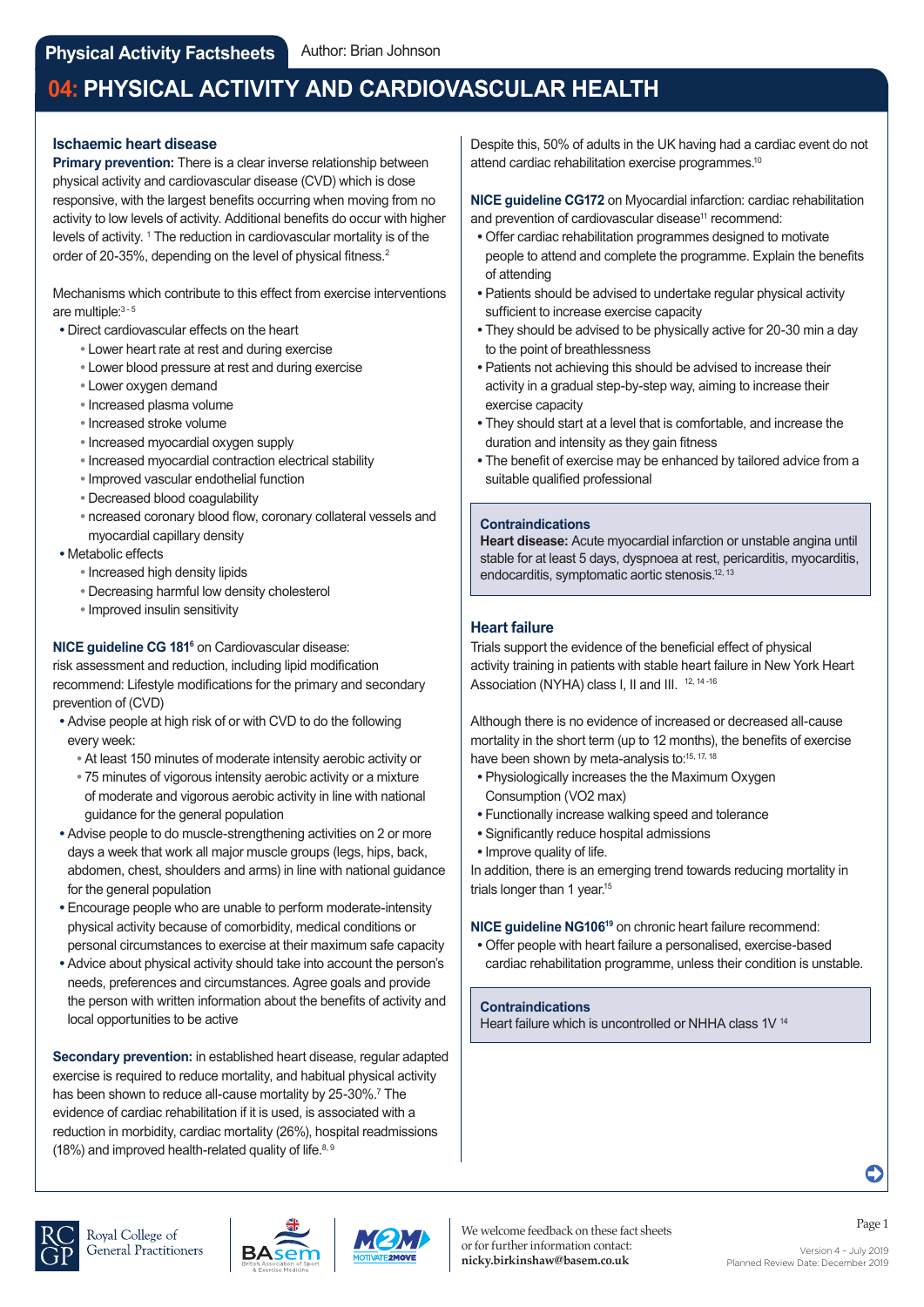## **Hypertension**

The evidence supports an inverse relationship between physical activity and the incidence of hypertension, with inactive individuals who are less active and fit having a 30-50% greater risk of high blood pressure.20 Apart from prevention, it is also effective in treatment with clinically relevant reductions in blood pressure.

- **•** The acute effect of physical activity causes a decrease in blood pressure lasting 4-10 hours, but may last up to 22 hours; thus, daily activity may achieve clinically significant improvement <sup>2, 21</sup>
- **•** For a long-term effect, regular maintenance exercise is required
- **•** The effect seems to be greatest in those with established hypertension
- **•** Review data support the observation that physical activity training, with all forms of exercise, in hypertensive patients can show a reduction of 3-10 mmHg in systolic and 2-6 mmHg in diastolic blood pressure respectively <sup>22</sup>
- **•** The main recommendation is for aerobic fitness training but dynamic resistance and isometric resistance at moderate intensity training is also beneficial 22, 23,24
- **•** Reductions of this magnitude have important clinical implications  **•** They are of a similar magnitude to conventional medication
	- **•** A 2mmHg reduction in systolic blood pressure is associated with reductions of 10% and 7% in the risks of stroke and coronary heart disease respectively<sup>5</sup>

**NICE guideline CG127** <sup>26</sup> on the clinical management of primary hypertension in adults recommends that appropriate guidance and written or audio-visual materials to promote lifestyle changes are offered.

#### **Contraindications**

Blood pressures of a systolic >180 or diastolic >100 or higher should receive medication before regular physical activity<sup>13</sup>, with particular restrictions on heavy weights strength conditioning which can create particularly high pressures.<sup>24</sup>

## **Pharmacology v physical activity**

There is plenty of strong randomized controlled trial data showing reductions in stroke risk in those taking antihypertensive medication.<sup>27</sup> There is less evidence that they significantly reduce the risk of all-cause mortality and myocardial infarction, with the exception of thiazide diuretics and angiotensin-converting enzyme inhibitors.<sup>28</sup> However, there is strong prospective cohort evidence that regular physical activity can reduce the risks of all-cause mortality and cardiovascular mortality.29

The comparison of the mortality and morbidity risk reduction between long-term antihypertensive medication and physical activity is made below and reinforces of the need for physical activity as a treatment in hypertensive patients.<sup>28</sup>

**Table 1:** Mortality and morbidity risk reductions with long-term anti-hypertensive medication and physical activity 28

| <b>Intervention</b>                         | All-cause mortality | <b>Cardio-vascular mortality</b> | <b>Myocardial infarction</b> |
|---------------------------------------------|---------------------|----------------------------------|------------------------------|
| $ACE-I$ <sup>*</sup>                        | 10%                 | 19%                              | <b>NR</b>                    |
| Thiazide *                                  | 9%                  | <b>NR</b>                        | 22%                          |
| <b>B-blocker</b> *                          | 6% (NS)             | <b>NR</b>                        | 8% (NS)                      |
| Ca <sub>2</sub> + channel blockers *        | $-6\%$ (NS)         | <b>NR</b>                        | 29% (NS)                     |
| Regular physical activity (self-reported) # | 29%                 | 30%                              | <b>NR</b>                    |
| Regular physical activity (fitness tests) # | 41%                 | 57%                              | <b>NR</b>                    |

NS: Not significant; NR: Not reported. \*: Randomised control trials. #: Prospective cohort studies

# **Lipids**

Isolated hypercholesterolaemia and mixed dyslipidaemia with Low Density Lipoprotein (LDL) cholesterol, high triglycerides and High Density Lipoprotein (HDL) cholesterol are associated with an elevated risk of atherosclerosis.

Aerobic fitness training has been shown to be beneficial in reducing triglycerides<sup>30, 31</sup> and elevating the protective HDL cholesterol, <sup>32</sup> with some effect in also lowering LDL cholesterol.<sup>30</sup>

Best results are achieved with regular daily moderate intensity aerobic exercise or vigorous exercise at slightly higher volumes of the present UK guidelines, expending 1200-2000 kcal per week which equates to 360 minutes moderate activity per week. This workload is

associated with a 5-8% increase in HDL cholesterol and a decrease in triglycerides of approximately 10%. 34 It should still supplement other interventions.

## **Peripheral Arterial Disease**

Risk factors for peripheral arterial disease (PAD) are similar to cardiovascular disease and are an important marker of overall cardiovascular disease, with about 65% of patients with PAD also having clinically relevant cerebral or coronary artery disease.34

There is a strong consensus view that physical training in the form of walking is important in the management of peripheral arterial disease. $34 - 37$  This is important as the disease responds poorly to pharmacotherapy.34 Meta-analysis reviews conclude that physical







C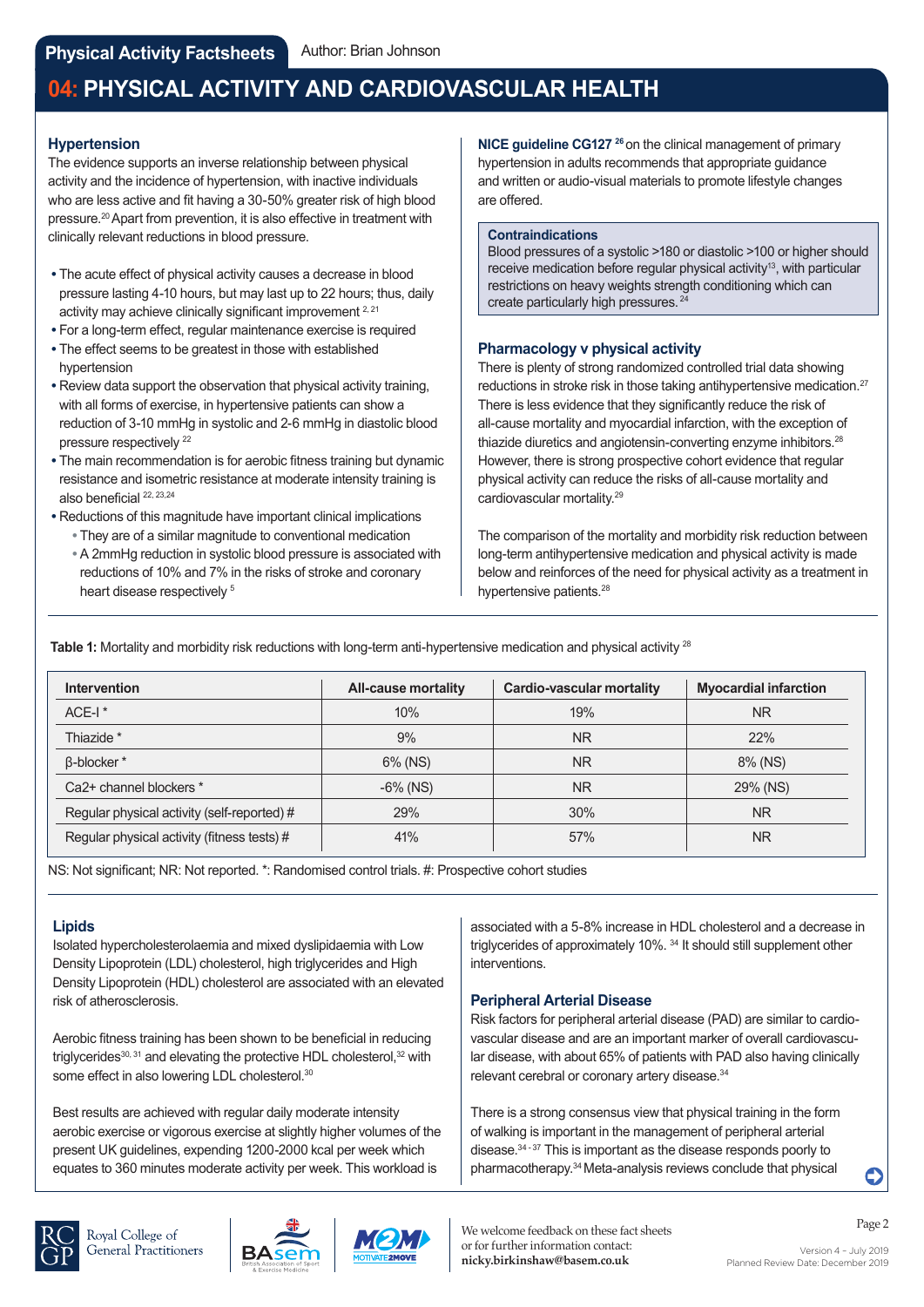exercise increased the walking distance to the onset of pain by 89.29 m and the maximum walking distance by 108.99 m.<sup>36</sup> Exercise should continue lifelong, with expected improvement in walking distance, higher quality of life and reduced pain. It may also slow the progression of further atherosclerotic disease.

**NICE guideline CG 147** on lower limb peripheral artery disease recommend:38

- **•** Offering a supervised exercise programme to all patients with intermittent claudication.
- **•** Consider providing a supervised exercise programme which involves:
	- **•** 2 hours of supervised exercise a week for a three-month period
	- **• Encouraging people to exercise to the point of** *maximal* **pain**

## **Stroke**

**Primary prevention:** the benefits of physical activity on the prevention of stroke are well documented.<sup>2, 12, 39, 40, 41</sup> Risk factors for stroke include hypertension, type 2 diabetes and hyperlipidaemia all of which are beneficially affected by physical activity. It is not surprising then that there is a clear inverse relationship between activity and risk of stroke. It is also clearly dose dependent and depending on the amount of activity, the effect is a 20 - 35% lowering of risk.<sup>42</sup>

**Secondary prevention:** the adverse vascular disease profile of many stroke patients remains after a first stroke and, physical activity should continue to be encouraged. Meta-analysis has shown exercise reduces mortality following a stroke and when compared head to head exercise interventions have also been shown to be more effective than anticoagulants and antiplatelet agents. 43

**Treatment:** there is a huge variation in the degree of disability after a stroke. Once stabilised, an individualised aerobic fitness training programme can increase the endurance for day to day activities.

This can improve self-confidence of patients to take part in physical activity themselves.<sup>44</sup> Similarly, muscle strengthening of the lower limbs has been shown to increase function thereby improving quality of life.<sup>41</sup>

**NICE guideline CG 162** on stroke rehabilitation recommend: 45

#### **Strength training:**

- **•** Consider strength training for people with muscle weakness after stroke
- **•** Include progressive strength building through increasing repetitions of body weight activities (for example, sit-to-stand repetitions), weights (for example, progressive resistance exercise), or resistance exercise on machines such as stationary cycles

## **Fitness training:**

- **•** Encourage people to participate in physical activity after stroke
- **•** Cardiorespiratory and resistance training for people with stroke should be started by a physiotherapist
- **•** Aim that the person continues the programme independently based on the physiotherapist's instructions
- **•** Physiotherapists should supply any necessary information about interventions and adaptations so that where the person is using an exercise provider, the provider can ensure their programme is safe and tailored to their needs and goals.

#### **Walking therapies:**

- **•** Offer walking training to people after stroke who are able to walk, with or without assistance, to help them build endurance and move more quickly
- **•** Consider treadmill training as one option of walking training for people after stroke including those who require body support.

#### Key message:

Exercise is an essential part of any treatment plan for a patient with stable cardiovascular disease. It can improve their quality of life, enhance the management of their condition, reduce the risks of cardiac events and lead to fewer hospital admissions and drug prescriptions.

#### Consider:

- **1.** Auditing your ischaemic heart disease patients to see if they have been offered a cardiac rehabilitation or exercise referral scheme programme.
- **2.** Auditing and monitoring your ischaemic heart disease and hypertensive patients to determine their present physical activity levels.
- **3.** Advise on diagnosis and reviews of the importance of this lifestyle approach for their own well-being.

## Benefits to health professionals:

Reduced admissions, drug costs, tests, appointments and visits.

**Signposting to support resources such as those found at:**  [https://www.bhf.org.uk/heart-health/preventing-heart-disease/stay](https://www.bhf.org.uk/heart-health/preventing-heart-disease/staying-active)ing-active

#### <http://www.benefitfromactivity.org.uk/>

*Extracted from the Wales HEIW CPD module on physical activity [Motivate2Move. Now](https://gpcpd.walesdeanery.org/index.php/welcome-to-motivate-2-move) part of the RCGP Clinical Priority on physical activity and lifestyle. Review date Dec 2020*







C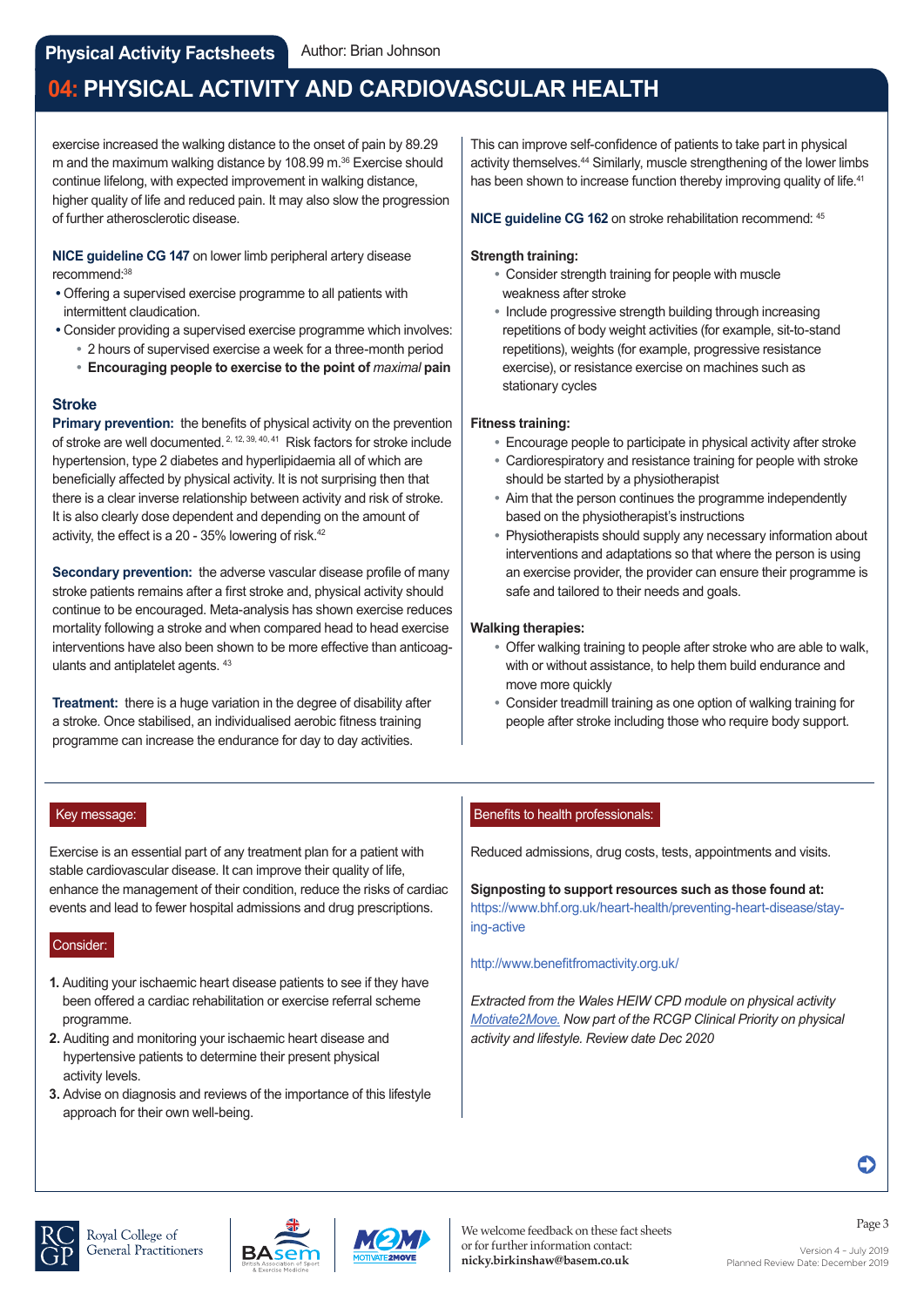## - REFERENCES -

- Woodcock J, Franco OH, Orsini N, Roberts I. Non-vigorous physical activity and all-cause mortality: systematic review and meta-analysis of cohort studies. *International Journal of Epidemiology*. 2010 Jul 14;40(1):121-38.
- 2 [Department of Health. Start Active, Stay Active. A report on physical activity for health](https://www.gov.uk/government/publications/start-active-stay-active-a-report-on-physical-activity-from-the-four-home-countries-chief-medical-officers)  from the four home countries' Chief Medical Officers. 2011. (cited 2019 Jul 03) Available from: *https://www.gov.uk/government/publications/start-active-stay-active-areport-on-physical-activity-from-the-four-home-countries-chief-medical-officers*
- 3 Paffenbarger RS, Lee IM. Exercise and fitness. In: Manson JE, Ridker PM, Gaziano JM, Hennekens CH, eds. *Prevention of Myocardial Infarction*. New York, NY: Oxford University Press; 1996:172-202
- 4 Wilson MG, Ellison GM, Cable NT. Basic science behind the cardiovascular benefits of exercise. *British Journal of Sports Medicine*. 2016 Jan 1;50(2):93-9.
- 5 Cider Ά, Tyni-Lenné, Schaufelberger M. Ch 29 Heart failure. Swedish National Institute of Public Health. Physical Activity in the prevention and treatment of disease. 2010. (cited 2019 Jul 03). Available from: *<http://www.fyss.se/wp-content/uploads/2018/01/29.-Heart-failure.pdf>*
- 6 National Institute for Health and Care Excellence. London. 2016.Cardiovascular disease: risk assessment and reduction, including lipid modification : (cited 2019 Jul 03). NICE clinical guideline 181. Available from: *<https://www.nice.org.uk/guidance/cg181>*
- 7 Warburton DE, Katzmarzyk PT, Rhodes RE, Shephard RJ. Evidence-informed physical activity guidelines for Canadian adults. *Applied Physiology, Nutrition, and Metabolism.* 2007 Nov 14;32(S2E):S16-68.
- 8 Anderson LJ, Taylor RS. Cardiac rehabilitation for people with heart disease: an overview of Cochrane systematic reviews. I*nternational Journal of Cardiology.* 2014 Dec 15;177(2):348-61.
- 9 Anderson L, Oldridge N, Thompson DR, Zwisler AD, Rees K, Martin N, Taylor RS. Exercise-based cardiac rehabilitation for coronary heart disease: Cochrane systematic review and meta-analysis. *Journal of the American College of Cardiology*. 2016 Jan 12;67(1):1-2.
- 10 National Audit of Cardiac Rehabilitation (NACR). The 2016 Annual Report. ( cited 2019 Jul 03) Available from: *[https://www.bhf.org.uk/informationsupport/publications/statistics/national-audit-of](https://www.bhf.org.uk/informationsupport/publications/statistics/national-audit-of-cardiac-rehabilitation-annual-statistical-report-2016)cardiac-rehabilitation-annual-statistical-report-2016*
- 11 National Institute for Health and Care Excellence. London. 2013. Myocardial infarction: cardiac rehabilitation and prevention of further cardiovascular disease. (cited 2019 Jul 03). NICE clinical guideline 172. Available from:*<https://www.nice.org.uk/guidance/cg172>*
- 12 Pedersen BK, Saltin B. Evidence for prescribing exercise as therapy in chronic disease. *Scandinavian Journal of Medicine and Science in Sports*. 2006 Feb 1;16(S1):3-63.
- 13 BACR 2006 Phase IV Exercise Instructor Training Manual and ACSM (2009) Guidelines for Exercise Testing and Prescription. (cited 2019 Jul 03) Available from: *[http://www.bacpr.com/resources/BACPR\\_Protocol.pdf](http://www.bacpr.com/resources/BACPR_Protocol.pdf)*
- 14 Cider Ά, Tyni-Lenné, Schaufelberger M. Ch 29 Heart failure. Swedish National Institute of Public Health. *Physical Activity in the prevention and treatment of disease*. 2010. (cited 2019 Jul 03). Available at: *<http://www.fyss.se/wp-content/uploads/2018/01/29.-Heart-failure.pdf>*
- 15 Taylor RS, Sagar VA, Davies EJ, Briscoe S, Coats AJ, Dalal H, Lough F, Rees K, Singh S. Exercise-based rehabilitation for heart failure. *Cochrane Database of Systematic Reviews* 2014, Issue 4. Art. No.: CD003331. DOI: 10.1002/14651858.CD003331.pub4.
- 16 Belardinelli R, Georgiou D, Cianci G, Purcaro A. 10-year exercise training in chronic heart failure: a randomized controlled trial. *Journal of the American College of Cardiology*. 2012 Oct 16;60(16):1521-8.
- 17 Lewinter C, Doherty P, Gale CP, Crouch S, Stirk L, Lewin RJ, LeWinter MM, Ades PA, Køber L, Bland JM. Exercise-based cardiac rehabilitation in patients with heart failure: a meta-analysis of randomised controlled trials between 1999 and 2013. *European Journal of Preventive Cardiology.* 2015 Dec;22(12):1504-12.
- 18 Heart Failure Society of America. Executive summary: HFSA 2010 comprehensive heart failure practice guideline. *Journal of Cardiac Failure.* 2010 Jun 30;16(6):475-539.
- 19 National Institute for Health and Clinical Excellence. 2018. Chronic heart failure in adults: diagnosis and management. (cited 2019 Jul 03). Available from:*<https://www.nice.org.uk/guidance/ng106>*



Royal College of General Practitioners





- 20 Whelton SP, Chin A, Xin X, He J. Effect of aerobic exercise on blood pressure: A meta-analysis of randomized controlled trials. *Annals of Internal Medicine*. 2002; 136 (7): 493-503
- 21 Pescatello LS, Franklin BA, Fagard R, Farquhar WB, Kelley GA, Ray CA. Exercise and hypertension. *Medicine and Science in Sports and Exercise*. 2004 Mar 1;36(3):533-53.
- 22 Cornelissen VA, Smart NA. Exercise training for blood pressure: a systematic review and meta-analysis. *Journal of the American Heart Association*. 2013 Feb 22;2(1):e004473.
- 23 Cornelissen VA, Fagard RH. Effect of resistance training on resting blood pressure: a meta-analysis of randomized controlled trials. *Journal of Hypertension*. 2005: 251-259.
- 24 American College of Sports Medicine. Physical activity, physical fitness, and hypertension. *Medicine Science in Sports and Exercise*. 1993;25:i-x.
- 25 Prospective Studies Collaboration. Age-specific relevance of usual blood pressure to vascular mortality: a meta-analysis of individual data for one million adults in 61 prospective studies. *The Lancet*. 2002 Dec 14;360(9349):1903-13.
- 26 National Institute for Health and Care Excellence. London. Hypertension in adults: diagnosis and management. 2011 *NICE clinical guideline* 127. (cited 2019 Jul 03) Available at:*<https://www.nice.org.uk/guidance/cg127>*
- 27 Musini VM, Tejani AM, Bassett K, Wright JM. Pharmacotherapy for hypertension in the elderly. *Cochrane Database of Systematic Reviews* 2009, Issue 4. Art. No.: CD000028. DOI: 10.1002/14651858.CD000028.pub2.
- 28 Brooks JH, Ferro A. The physician's role in prescribing physical activity for the prevention and treatment of essential hypertension. *JRSM Cardiovascular Disease.* 2012 Jul;1(4):1-9.
- 29 Nocon M, Hiemann T, Müller-Riemenschneider F, Thalau F, Roll S, Willich SN. Association of physical activity with all-cause and cardiovascular mortality: a systematic review and meta-analysis. *European Journal of Cardiovascular Prevention and Rehabilitation*. 2008 Jun;15(3):239-46.
- 30 Durstine JL, Grandjean PW, Davis PG, Ferguson MA, Alderson NL, DuBose KD. Blood lipid and lipoprotein adaptations to exercise. *Sports Medicine*. 2001 Dec 1;31(15):1033-62.
- 31 Shaw KA, Gennat HC, O'Rourke P, Del Mar C. Exercise for overweight or obesity. *Cochrane Database of Systematic Reviews* 2006, Issue 4. Art. No.: CD003817. DOI: 10.1002/14651858. CD003817.pub3.
- 32 Kodama S, Tanaka S, Saito K, Shu M, Sone Y, Onitake F, SuzukiE, Shimano H, Yamamoto S, Kondo K, Ohashi Y. Effect of aerobic exercise training on serum levels of high-density lipoprotein cholesterol: a meta-analysis. *Archives of Internal Medicine*. 2007 May 28;167(10):999-1008.
- 33 Björck L, Thelle DS. Ch 33. Lipids. Swedish National Institute of Public Health. [Physical Activity in the prevention and treatment of disease. 2010. \(cited 2019 Jul 03\).](http://www.fyss.se/wp-content/uploads/2018/01/33.-Lipids.pdf)  Available at: *http://www.fyss.se/wp-content/uploads/2018/01/33.-Lipids.pdf*
- 34 Peach G, Griffin M, Jones KG, Thompson MM, Hinchliffe RJ. Diagnosis and management of peripheral arterial disease. BMJ. 2012 Aug 14;345:e5208.
- 35 Dormandy JA, Rutherford RB. Trans Atlantic InterSociety Consensus (TASC). Management of peripheral arterial disease. *European Journal of Vascular and Endovascular Surgery*; 2000; 19:S1-S250
- 36 Lane R, Ellis B, Watson L, Leng GC. Exercise for intermittent claudication. *Cochrane Database of Systematic Reviews* 2014, Issue 7. Art. No.: CD000990. DOI: 10.1002/14651858.CD000990.pub3.
- 37 Parmenter BJ, Dieberg G, Smart NA. Exercise training for management of peripheral arterial disease: a systematic review and meta-analysis. *Sports Medicine*. 2015 Feb 1;45(2):231-44.
- 38 [National Institute for Health and Care Excellence. London. Pe](https://www.nice.org.uk/guidance/cg147)ripheral arterial disease: diagnosis and management: 2012. NICE clinical guideline 147. (cited 2019 Jul 03) Available from: *https://www.nice.org.uk/guidance/cg147*
- 39 O'Donovan G, Blazevich AJ, Boreham C, Cooper AR, Crank H, Ekelund U, Fox KR, Gately P, Giles-Corti B, Gill JM, Hamer M. The ABC of Physical Activity for Health: a consensus statement from the British Association of Sport and Exercise Sciences. *Journal of Sports Sciences*. 2010 Apr 1;28(6):573-91.

Page 4 We welcome feedback on these fact sheets or for further information contact: **nicky.birkinshaw@basem.co.uk**